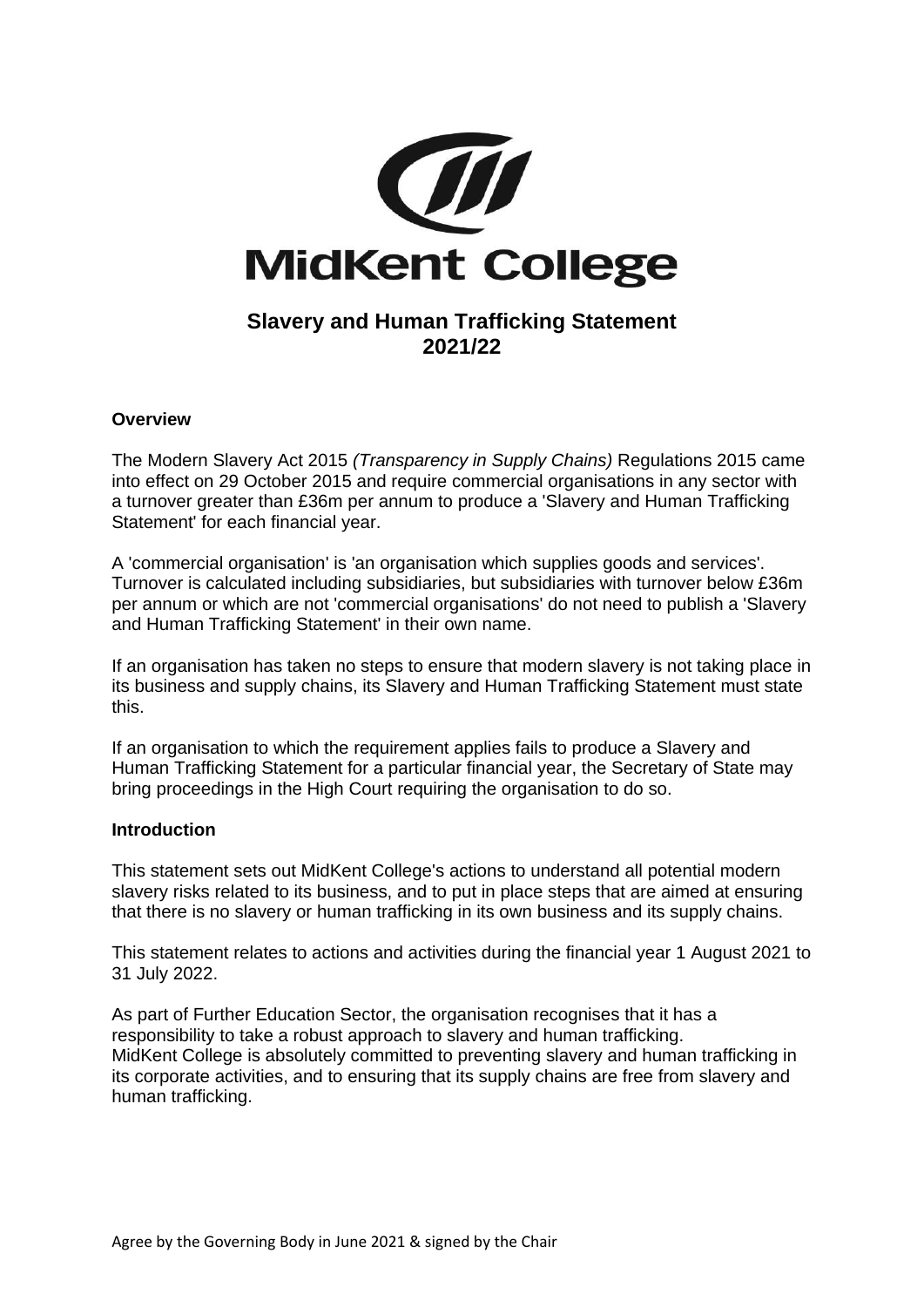## **Organisational structure and supply chains**

This statement covers the activities of MidKent College, a General Further Education and Higher Education College operates in the South East of England, providing education and training and has one subsidiary company named MKC Training Services Ltd.

MidKent College has a diverse supply chain covering staffing resources and operational activities including but not limited to estates management, cleaning and transport.

MidKent College only operates in the United Kingdom and has a group turnover of £46 million in 2019 / 2020.

MidKent College is aware of its responsibility under the Act, and is developing its framework to ensure its supply chain complies with the Act, and this will include policies, risk assessment, due diligence and training requirements.

#### **Relevant Policies**

MidKent College has a number of policies that assist in preventing slavery and human trafficking in its operations, including:

### • **Public Interest Disclosure Procedure** *(Whistleblowing Procedure)*

MidKent College encourages all its workers, customers and other business partners to report any concerns related to the direct activities, or the supply chains of, the organisation. The Whistleblowing Procedure is designed to make it easy for workers to make disclosures, without fear of retaliation.

### • **Code of Conduct**

MidKent College's Code of Conduct makes it clear to employees the actions and behaviour expected of them when representing the organisation.

### • **Supplier Terms & Conditions**

MidKent College is committed to ensuring that its suppliers adhere to the highest standards of ethics, and a review of its Terms & Conditions will be undertaken to ensure that suppliers are aware of their obligations under the Act and comply where necessary.

### • **Staffing and Recruitment Appointment Policy and Guidelines**

MidKent College uses reputable employment agencies to source labour and always verifies the practices of any new agency it is using before accepting workers from that agency.